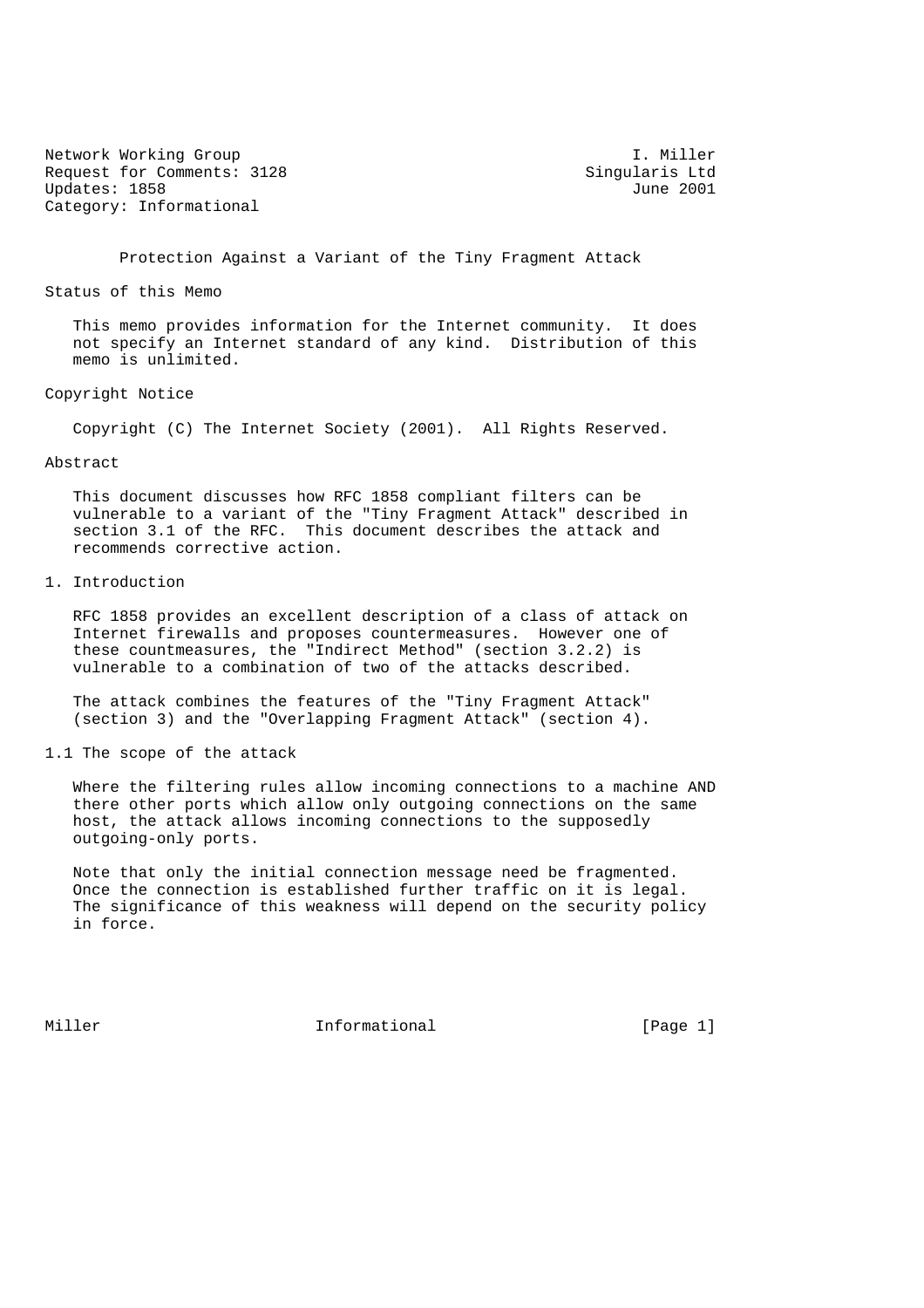2. The Tiny Overlapping Fragment Attack

The attack typically consists of sending three fragments.

- Fragment 1: (Fragment offset = 0; length >= 16) Includes whole header and is entirely legal. Typically it describes a SYN packet initiating a new TCP connection to a port on the target host that is allowed to receive incoming connections. e.g., Incoming connection to port 25 SMTP.
- Fragment 2: (Fragment offset =  $0$ ; length = 8) Is only the first 8 bytes and could be legal depending on the other 8-bytes of the header, but is NOT legal combined with the corresponding bytes from Fragment 1. Such a fragment includes only the port numbers and sequence number from the TCP header. Typically this packet replaces the destination port number with a port number on which the destination host that is not allowed to receive incoming connections.
- Fragment 3: (Fragment offset >= 2; length = rest of message) Contains no header and completes the message. (This third fragment is not part of the attack. However Fragment 1 cannot be the complete message or it would be passed up to the application before Fragment 2 arrived so a third fragment is necessary.)

2.1 Example of the attack

Consider the following trivial set of rules for incoming packets:

| No Action   Source   Dest.   Flags | Port   Port<br>. = = = = = = = + = = = = = = = + = = = = = = = |       | Purpose                                         |
|------------------------------------|----------------------------------------------------------------|-------|-------------------------------------------------|
| 1  Permit   >1023   SMTP           |                                                                |       | ANY   Incoming E-mail                           |
| 2 Permit   >1023                   |                                                                | l ANY | Ack=1 Existing FTP data<br>channel connections. |
| Deny                               | ANY                                                            |       | ANY   ANY   Default deny                        |

- Fragment 1: attacker(1234) -> target(SMTP) Ack=0 This is a new SMTP connection and is permitted by rule 1.
- Fragment 2: attacker(1234) -> target(Telnet=23) Ack=absent All fields present conform to rule 2, as it could be the start of an FTP packet.

Miller **Informational Informational** [Page 2]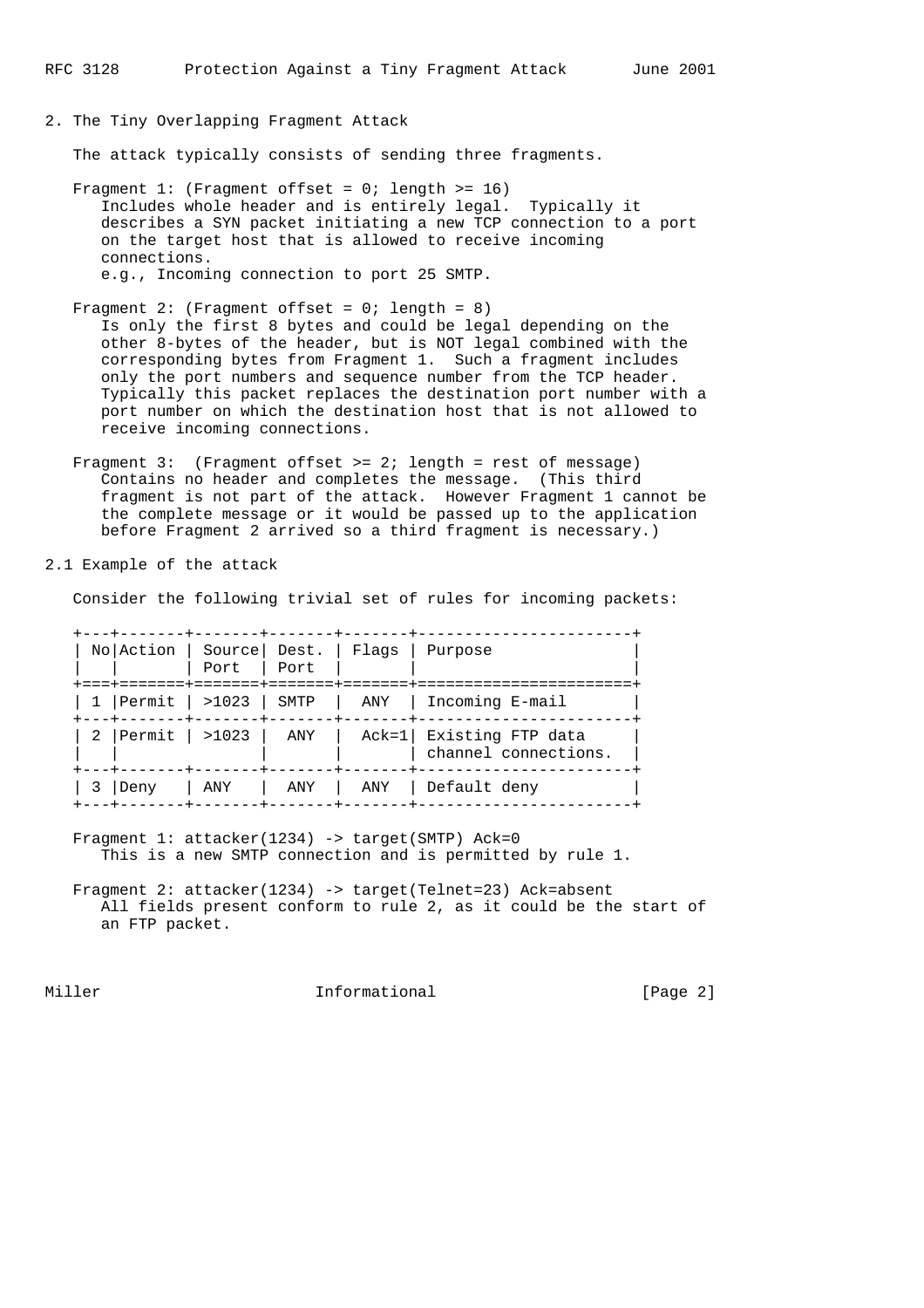Depending on the precise implementation of the fragment reassembly in the target machine's IP stack, fragment B may overwrite fragment A to produce:-

 attacker(1234) -> target(Telnet) Ack=0 (new telnet connection)

2.2 The failure of "Indirect Method"

 The Indirect Method attempts to solve both Tiny Fragment and Overlapping Fragment attacks, solely by rejecting packets with FO=1. However none of the above fragments have FO=1, so none are rejected.

 The failure is clear on careful reading. In section 3.2.2 "Indirect Method", RFC 1858 states:-

 The indirect method relies on the observation that when a TCP packet is fragmented so as to force "interesting" header fields out of the zero-offset fragment, there must exist a fragment with FO equal to 1.

 This is normally true where the fragments are genuine fragments, generally by bona fide software, but it is simply not true that a hacker forging fragments is forced to produce an FO=1 fragment simply because (s)he has produced an 8-byte FO=0 fragment. The vulnerability flows from this false premise.

3. Countermeasures

 Whereas apparently very elegant, RFC 1858's Indirect Method is not robust. In addition to blocking FO=1 packets, it is also necessary to block FO=0 that hold less than a complete header.

 if FO=0 and PROTOCOL=TCP and TRANSPORTLEN < tmin then DROP PACKET if FO=1 and PROTOCOL=TCP then DROP PACKET

4. Security Considerations

 This memo is concerned entirely with the security implications of filtering fragmented IP packets.

Miller **Informational Informational** [Page 3]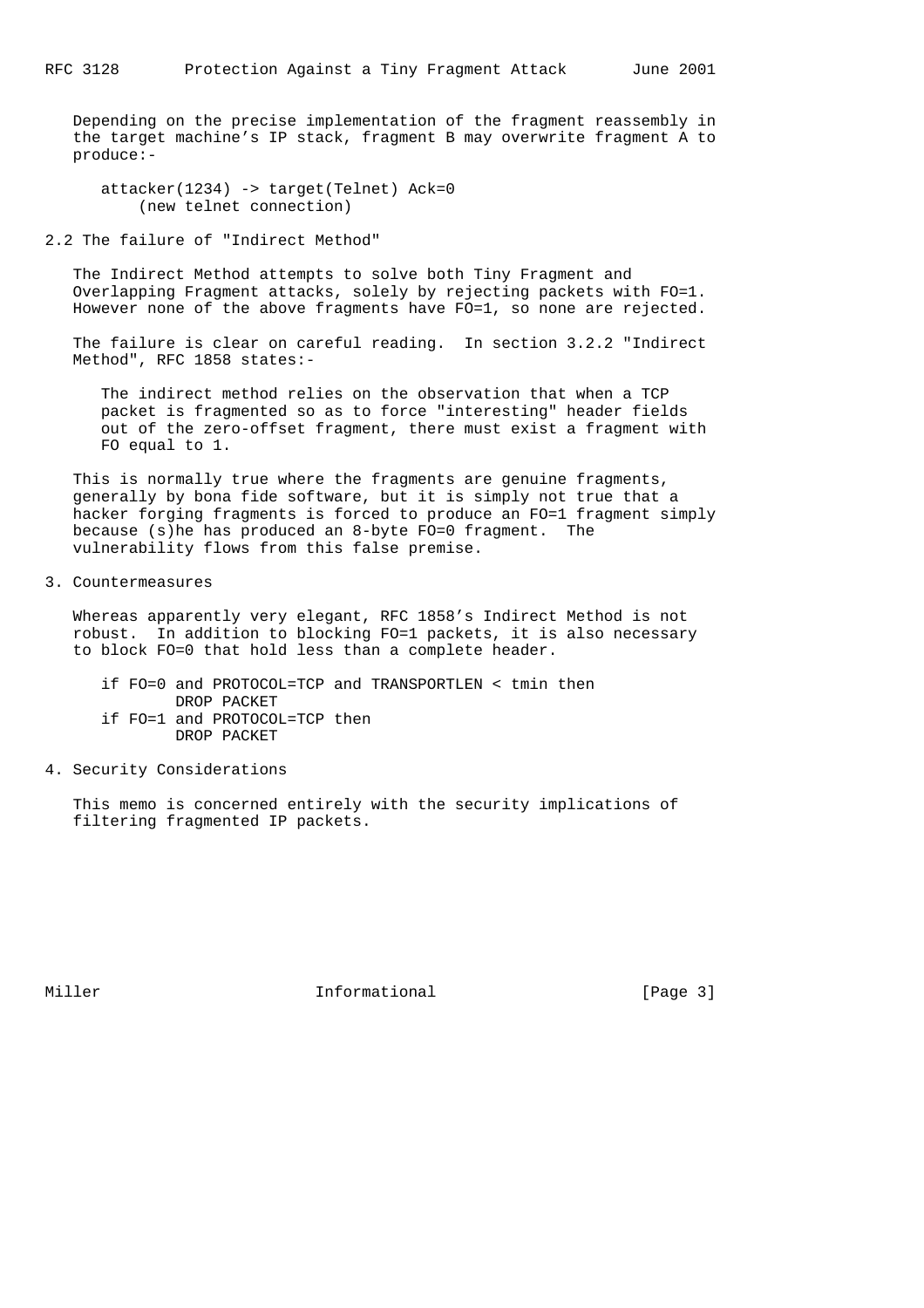5. Author's Address

 Ian Miller Singularis Ltd 32 Stockwell Street Cambridge CB1 3ND UK

 Phone: +44 1223 511943 EMail: Ian\_Miller@singularis.ltd.uk

Miller **Informational Informational** [Page 4]